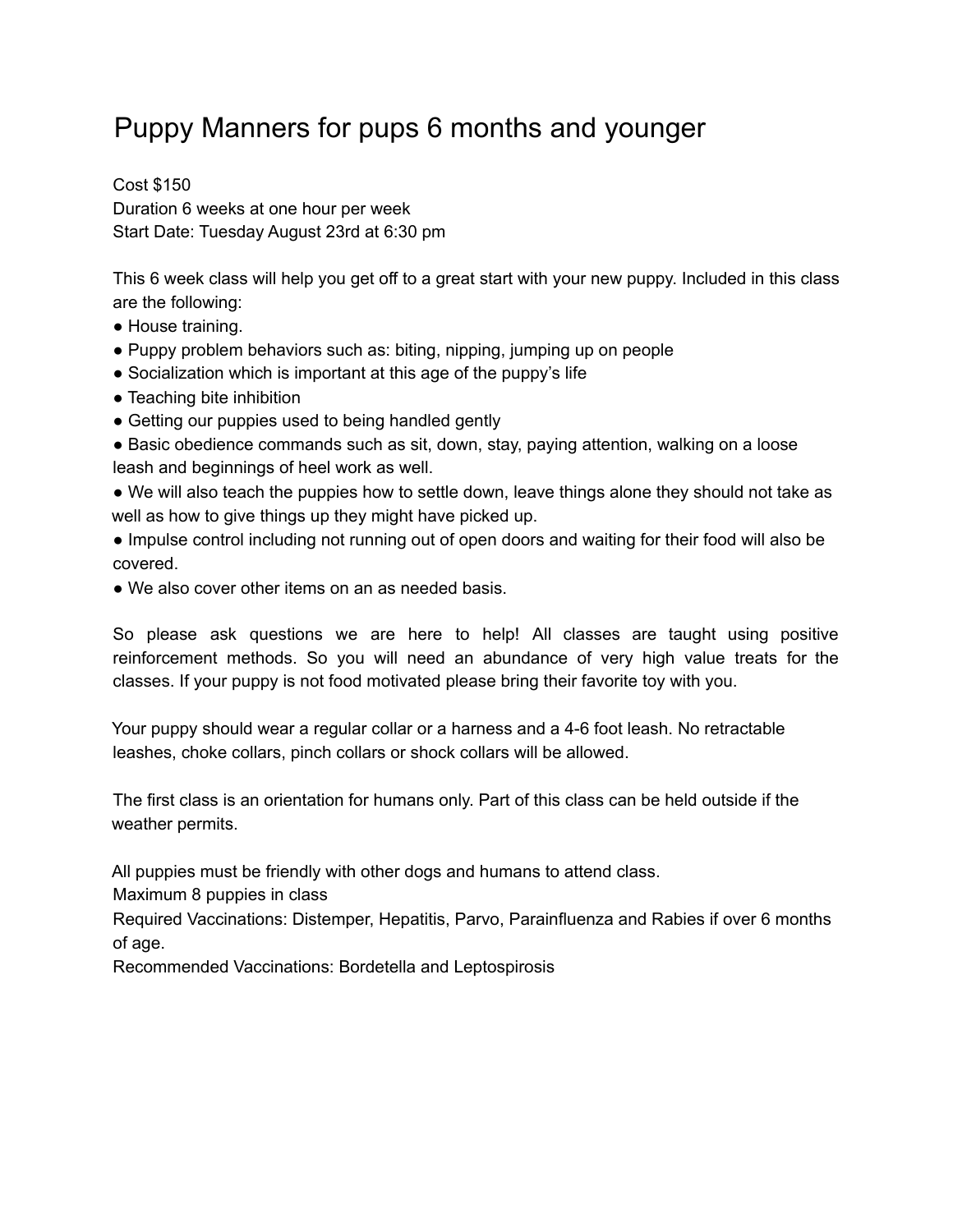## Basic Manners dogs 6 months and older and puppy graduates at any age.

Cost \$150 Duration 6 weeks at one hour per week Start Date:Tuesday August 23rd at 7:45 pm

This 6 week class is designed for the older puppy and for adult dogs. Items to be covered in this class include:

● Managing common problem behaviors such as jumping and barking.

● Basic obedience commands such as sit, down, stand, stay, pay attention while distracted. ● Loose leash walking and heeling will be worked on in this class on a regular basis. ● Impulse control including not running out of open doors and waiting for their food will also be covered. ● We also cover other items on an as needed basis. So please ask questions we are here to help!

All classes are taught using positive reinforcement methods. So you will need an abundance of very high value treats for the classes. If your puppy/dog is not food motivated please bring their favorite toy with you.

Your dog should wear a regular collar or a harness and a 4 to 6 foot leash. No retractable leashes, choke collars, pinch collars or shock collars will be allowed.

Part of this class can be held outside if the weather permits.

All dogs must be friendly with other dogs and humans to attend class. Maximum 6 dogs in class

Required Vaccinations: Distemper, Hepatitis, Parvo, Parainfluenza and Rabies if over 6 months of age.

Recommended Vaccinations: Bordetella and Leptospirosis